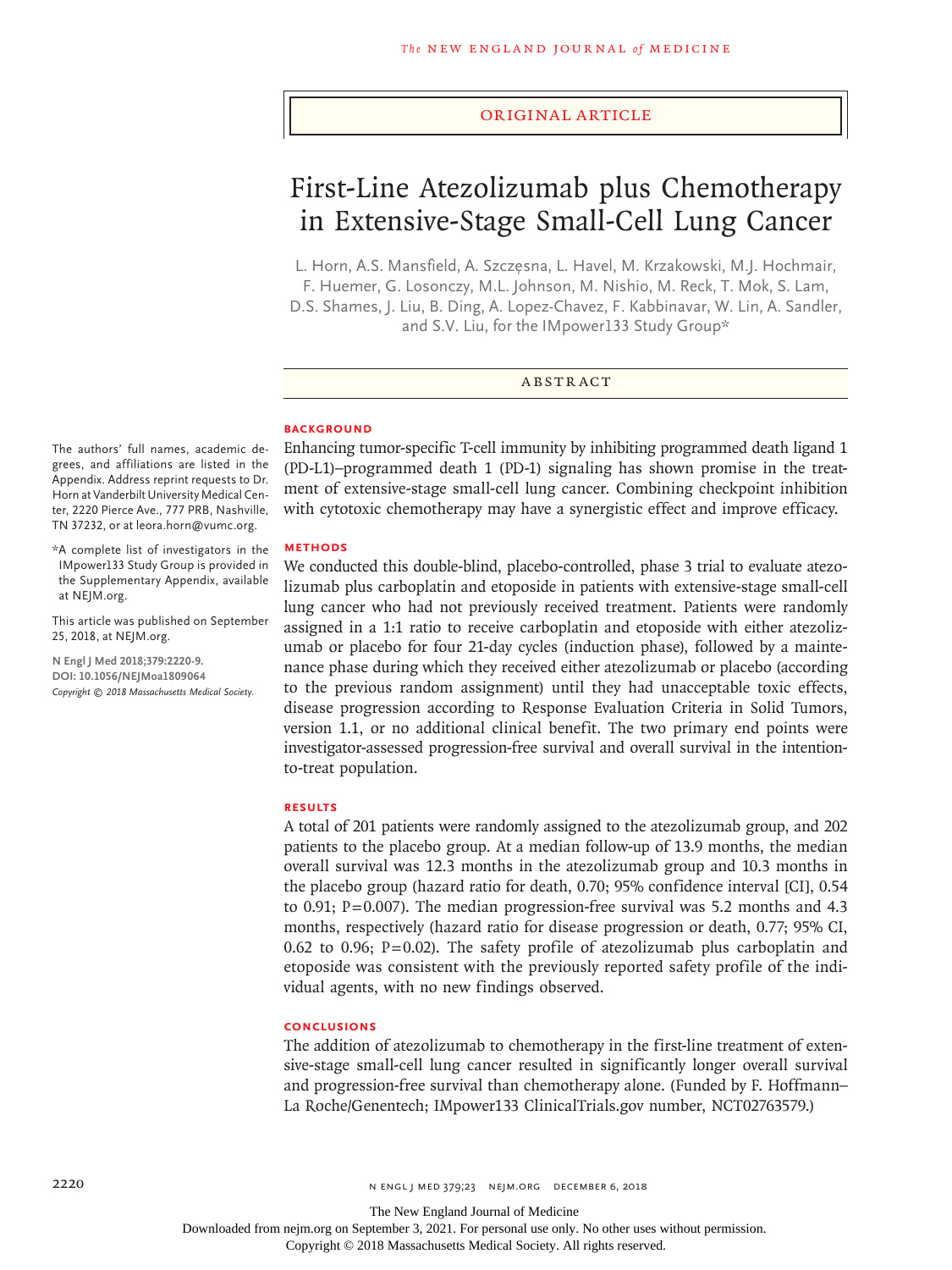TANDARD-OF-CARE FIRST-LINE TREAT-<br>ment for extensive-stage small-cell lung<br>cancer is platinum chemotherapy (carbo-<br>platin or cisplatin) with etoposide.<sup>1-3</sup> Despite retandard-of-care first-line treatment for extensive-stage small-cell lung cancer is platinum chemotherapy (carbosponse rates of 60 to 65%, limited progress has been made in more than two decades; outcomes remain poor, with a median overall survival of approximately 10 months.3,4 Small-cell lung cancer has a high mutation rate, which suggests that these tumors may be immunogenic and could respond to immune-checkpoint inhibitors.<sup>5-7</sup> Adding immunotherapy to chemotherapy may enhance antitumor immunity and improve outcomes beyond those achieved with our current therapeutic armamentarium. Clinical activity of immunotherapies has been observed in patients with refractory or metastatic small-cell lung cancer<sup>8-12</sup>; however, a phase 2 single-group study of maintenance pembrolizumab and a phase 3 study of ipilimumab plus chemotherapy showed no improved efficacy in the first-line treatment of extensive-stage small-cell lung cancer.12,13

Atezolizumab (Tecentriq, F. Hoffmann–La Roche/Genentech) is a humanized monoclonal anti–programmed death ligand 1 (PD-L1) antibody that inhibits PD-L1–programmed death 1 (PD-1) and PD-L1–B7-1 signaling and restores tumor-specific T-cell immunity.<sup>14,15</sup> In a phase 1 trial, atezolizumab monotherapy had an acceptable side-effect and safety profile, with promising durability of response in patients with relapsed or refractory small-cell lung cancer.<sup>10</sup>

The IMpower133 trial evaluated the efficacy and safety of adding atezolizumab or placebo to first-line treatment with carboplatin and etoposide in patients with extensive-stage small-cell lung cancer. We report a planned interim analysis of overall survival and a final analysis of progression-free survival.

## Methods

# **Trial Oversight**

F. Hoffmann–La Roche/Genentech sponsored the IMpower133 trial, provided the trial drugs, and collaborated with the academic authors on the design of the trial and on the collection, analysis, and interpretation of the data. The trial was conducted in accordance with Good Clinical Practice guidelines and the provisions of the Declaration of Helsinki. All patients provided written informed consent. An independent data and safety monitoring committee reviewed safety data regularly. Protocol approval was obtained from an independent ethics committee at each site. The protocol is available with the full text of this article at NEJM.org. An author who is an employee of F. Hoffmann–La Roche and an author who is an employee of Genentech analyzed the data. All the authors vouch for the accuracy and completeness of the data and for the fidelity of the trial to the protocol. All drafts of the manuscript were prepared by the authors, with editorial and writing assistance funded by the sponsor.

#### **Patients**

Eligible patients were adults with histologically or cytologically confirmed extensive-stage small-cell lung cancer as defined according to the Veterans Administration Lung Study Group staging system (Table S1 in the Supplementary Appendix, available at NEJM.org),<sup>16</sup> measurable extensivestage small-cell lung cancer according to Response Evaluation Criteria in Solid Tumors (RECIST), version 1.1, and an Eastern Cooperative Oncology Group (ECOG) performance-status score of 0 or 1 (on a 5-point scale, with higher numbers reflecting greater disability) who had not received previous systemic treatment for extensive-stage small-cell lung cancer. Patients with treated asymptomatic central nervous system metastases were eligible (see the Supplementary Methods section in the Supplementary Appendix). Key exclusion criteria were a history of autoimmune disease and previous treatment with CD137 agonists or immune-checkpoint blockade therapies.

## **Trial Design and Interventions**

The IMpower133 trial is a multinational, phase 1 (safety) and phase 3 (efficacy), double-blind, randomized, placebo-controlled trial. Enrolled patients were assigned in a 1:1 ratio to receive, in the induction phase, four 21-day cycles of carboplatin (area under the curve of 5 mg per milliliter per minute, administered intravenously on day 1 of each cycle) and etoposide (100 mg per square meter of body-surface area, administered intravenously on days 1 through 3 of each cycle) with either atezolizumab (at a dose of 1200 mg, administered intravenously on day 1 of each cycle) or placebo (Fig. S1 in the Supplementary Appen-

n engl j med 379;23 nejm.org December 6, 2018 2221

*A Quick Take is available at NEJM.org*

FТ

The New England Journal of Medicine

Downloaded from nejm.org on September 3, 2021. For personal use only. No other uses without permission.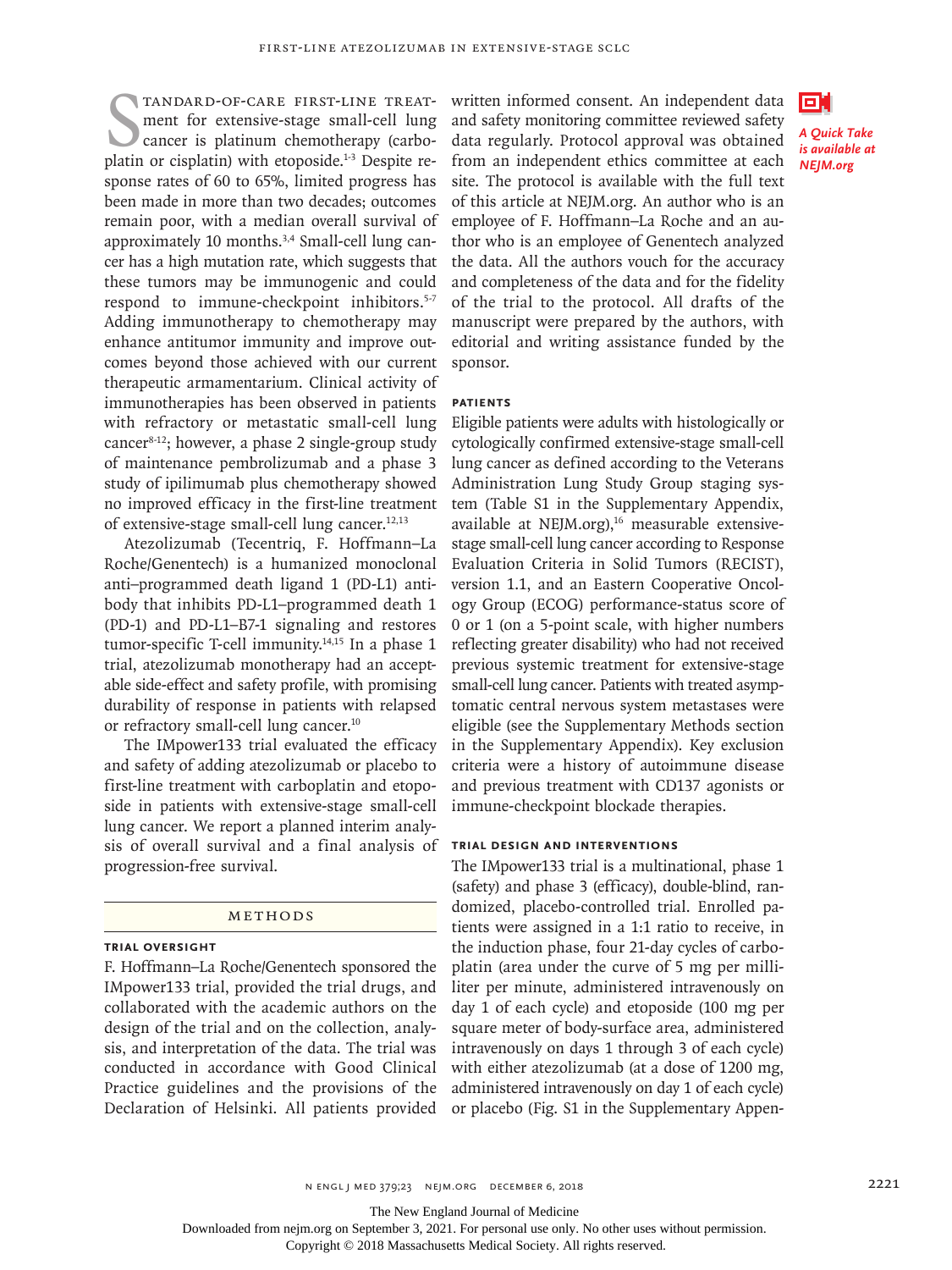dix). The induction phase was followed by a maintenance phase during which patients received either atezolizumab or placebo (according to the previous random assignment) until the occurrence of unacceptable toxic effects or disease progression according to RECIST. Continuation of the trial regimen after the occurrence of disease progression during either phase was allowed if evidence of clinical benefit existed (see the Supplementary Methods section in the Supplementary Appendix). During the maintenance phase, prophylactic cranial irradiation was permitted, but thoracic radiation therapy was not. Randomization was performed with the use of a permuted-block randomization method (IxRS) and was stratified according to sex, ECOG performance-status score (0 or 1), and presence of brain metastases (yes or no). PD-L1 testing was not performed during screening owing to the expected high rate of inadequate sample types (e.g., fine-needle aspirates, bronchoscopy findings), the low prevalence of PD-L1 expression on tumor cells, and the lack of an association between response and PD-L1 expression in the phase 1 trial of atezolizumab in extensive-stage small-cell lung cancer.<sup>8-10,17,18</sup>

Phase 1 of the trial was a safety run-in period to establish the side-effect and adverse-event profile of the treatment regimens; during this phase, a minimum of 12 patients were assigned to each group and received at least two cycles of treatment. Trial treatments were administered at full dose according to the protocol. Unblinded safety data were reviewed by an independent data and safety monitoring committee for assessment of the side-effect profile; on the basis of the findings of the committee, the trial continued as a randomized phase 3 trial.

## **End Points and Assessments**

The primary end points were overall survival (the time from randomization to death from any cause) and investigator-assessed progression-free survival (the time from randomization to disease progression according to RECIST or death from any cause, whichever occurred first) in the intention-to-treat population. Key secondary end points included investigator-assessed objective response rate (according to RECIST) and the duration of response. Confirmation of responses was not required per protocol, but confirmed response

rates were reported in the interest of rigor and to protect against potential bias. The estimated rate of overall survival at 1 year was evaluated. Exploratory analyses included the assessment of efficacy according to tumor mutational burden. Assessments of tumor mutational burden were performed with the use of a blood-based assay (blood-based tumor mutational burden), as reported previously.19

Tumor assessments were conducted at screening, every 6 weeks for the first 48 weeks starting from day 1 of cycle 1, and every 9 weeks thereafter until the occurrence of disease progression according to RECIST. Patients who continued the trial regimen beyond disease progression continued to undergo tumor assessments every 6 weeks until the regimen was discontinued. Adverse events were assessed according to National Cancer Institute Common Terminology Criteria for Adverse Events, version 4.0. The investigators determined whether adverse events were related to the trial regimen.

# **Statistical Analysis**

The primary end points were assessed in the intention-to-treat population and were analyzed according to the assigned treatment, regardless of the actual treatment received. For the analysis of progression-free survival, data for patients who were alive and had no disease progression were censored at the time of the last tumor assessment. For the analysis of overall survival, data for patients who were alive were censored at the time of the last contact.

To control the overall two-sided type I error rate of 0.05, a group-sequential weighted Holm procedure20,21 was used wherein the two-sided significance levels of 0.005 and 0.045 were allocated to the primary comparisons for progressionfree survival and overall survival, respectively. The test that was significant could pass its alpha level to the test that was not statistically significant at the original allocated alpha level.

The sample size of the trial was determined by the analysis of overall survival. We calculated that 306 deaths in the intention-to-treat population would be needed to provide 91% power at a two-sided significance level of 0.045 to detect a hazard ratio for death with atezolizumab as compared with placebo of 0.68, with the use of a log-rank test. One interim analysis of overall

The New England Journal of Medicine

Downloaded from nejm.org on September 3, 2021. For personal use only. No other uses without permission.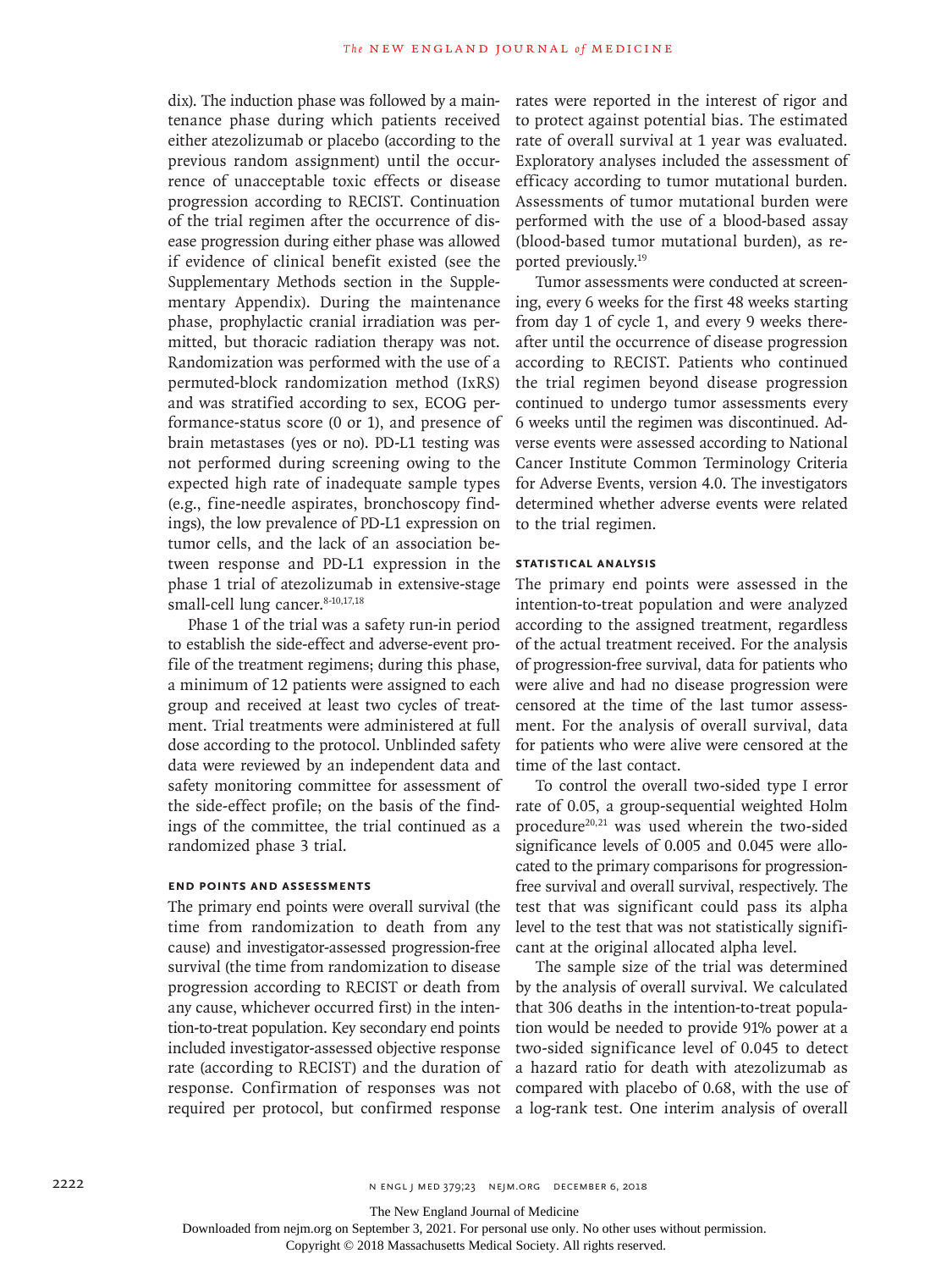survival was performed when 238 deaths had occurred (the data cutoff date was April 24, 2018), with a two-sided alpha level of 0.0193 (stopping boundary), computed on the basis of the Lan– DeMets function approximating the O'Brien– Fleming boundary.<sup>22</sup>

The primary analysis of progression-free survival was conducted at the time of the interim analysis of overall survival. No interim analysis of progression-free survival was planned.

The stratified log-rank test (stratified according to sex and ECOG performance-status score [0 or 1]) was used for the primary analysis. As prespecified in the statistical analysis plan, the stratification factor that contained the level with the smallest size was dropped from the stratified analysis if at least one stratum had fewer than 10 events. As a result, the stratification factor of presence or absence of brain metastases was removed from the stratified analysis because it contained the level with the lowest number of patients.

Kaplan–Meier methodology was used to estimate the probability of overall survival and progression-free survival, as well as to calculate the median time from randomization to death (for overall survival) and the median time from randomization to disease progression or death (for progression-free survival) for each group, and the Brookmeyer and Crowley method was used to construct the 95% confidence interval for the medians.23 A similar approach was used for the analysis of the duration of response. The hazard ratios and 95% confidence intervals for overall survival and progression-free survival were estimated with the use of a stratified Cox regression model, with the same stratification factors that were used in the stratified log-rank test.

#### **RESULTS**

# **Patients**

Between June 6, 2016, and May 31, 2017, a total of 403 patients were enrolled at 106 sites in 21 countries and were randomly assigned to the atezolizumab group (201 patients) or the placebo group (202 patients) (Fig. 1). Baseline characteristics were well balanced between the groups (Table 1, and Tables S2 and S3 in the Supplementary Appendix). Twenty-two patients in each group received prophylactic cranial irradiation.



#### **Figure 1. Eligibility, Randomization, and Analysis.**

All patients who underwent randomization were included in the intentionto-treat analysis regardless of actual treatment received and duration of treatment or follow-up. Patients were randomly assigned to receive atezolizumab plus carboplatin and etoposide (atezolizumab group) or placebo plus carboplatin and etoposide (placebo group); four 21-day cycles of treatment were administered in the induction phase, after which patients received atezolizumab or placebo in a maintenance phase. One patient assigned to the placebo group received a dose of atezolizumab and was included in the atezolizumab group in the safety analyses. The date of data cutoff was April 24, 2018.

In the intention-to-treat population, 104 patients in the atezolizumab group and 116 in the placebo group received at least one subsequent therapy (Table S4 in the Supplementary Appendix). Fifteen patients in the placebo group received subsequent immunotherapy.

# **Overall Survival Analysis**

At the time of data cutoff, the median follow-up was 13.9 months. A total of 104 patients (51.7%) in the atezolizumab group and 134 patients

n engl j med 379;23 nejm.org December 6, 2018 2223

The New England Journal of Medicine

Downloaded from nejm.org on September 3, 2021. For personal use only. No other uses without permission.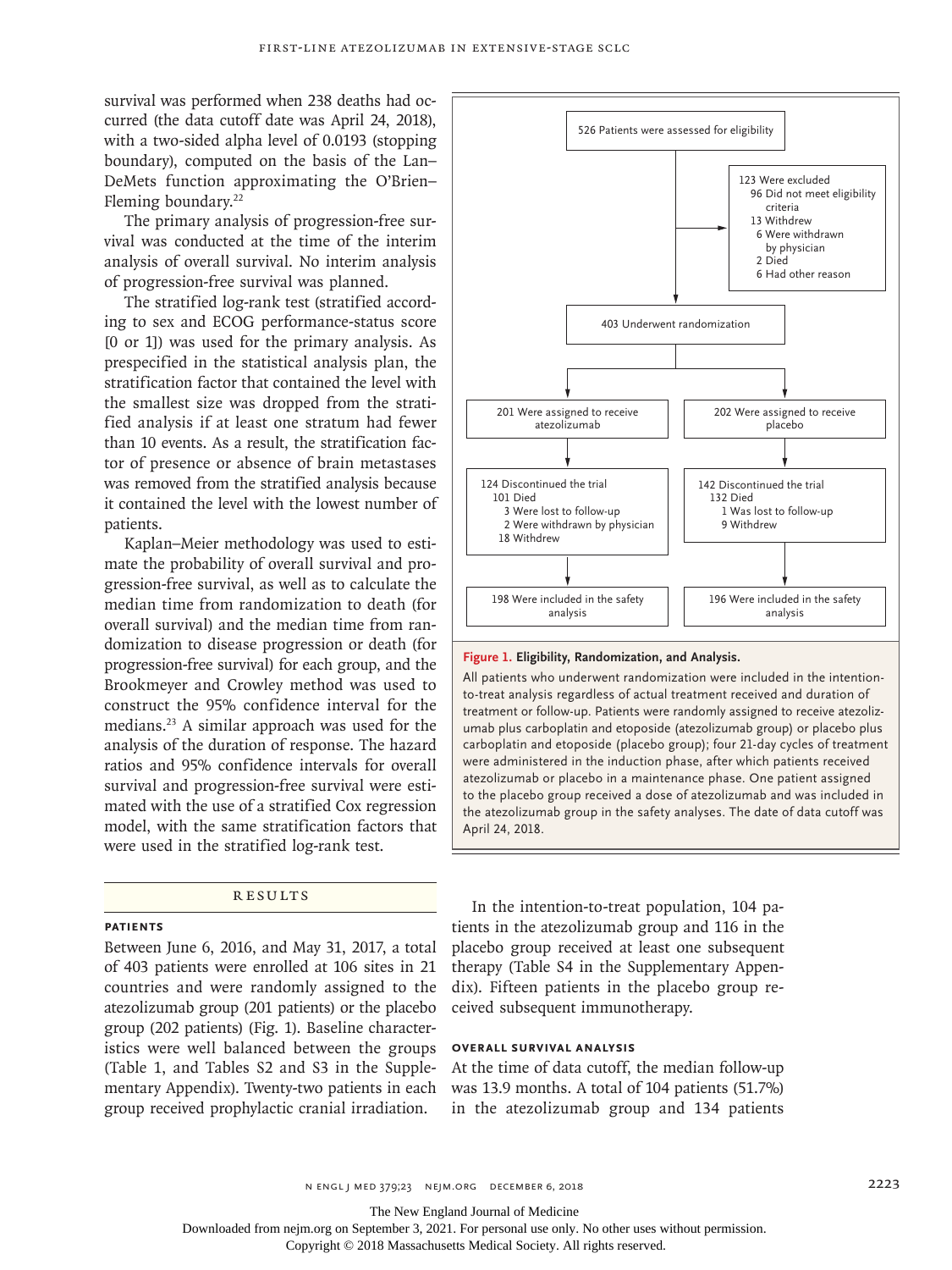| Table 1. Baseline Characteristics of All Enrolled Patients (Intention-to-Treat Population).* |                                   |                              |  |  |  |
|----------------------------------------------------------------------------------------------|-----------------------------------|------------------------------|--|--|--|
| Characteristic                                                                               | Atezolizumab Group<br>$(N = 201)$ | Placebo Group<br>$(N = 202)$ |  |  |  |
| Median age (range) - yr                                                                      | 64 (28-90)                        | $64(26-87)$                  |  |  |  |
| Age group - no. (%)                                                                          |                                   |                              |  |  |  |
| $<$ 65 yr                                                                                    | 111(55.2)                         | 106(52.5)                    |  |  |  |
| $\geq 65$ yr                                                                                 | 90 (44.8)<br>96 (47.5)            |                              |  |  |  |
| Male sex - no. (%) <sup>+</sup>                                                              | 129 (64.2)                        | 132(65.3)                    |  |  |  |
| ECOG performance-status score - no. (%) †*                                                   |                                   |                              |  |  |  |
| $\mathbf 0$                                                                                  | 73(36.3)                          | 67(33.2)                     |  |  |  |
| $\mathbf{1}$                                                                                 | 128 (63.7)                        | 135 (66.8)                   |  |  |  |
| Smoking status - no. (%)                                                                     |                                   |                              |  |  |  |
| Never smoked                                                                                 | 9(4.5)                            | 3(1.5)                       |  |  |  |
| Current smoker                                                                               | 74 (36.8)                         | 75(37.1)                     |  |  |  |
| Former smoker                                                                                | 118 (58.7)                        | 124(61.4)                    |  |  |  |
| Brain metastasis at enrollment - no. (%) +                                                   | 17(8.5)                           | 18(8.9)                      |  |  |  |
| Blood-based tumor mutational burden - no./total no. (%) [                                    |                                   |                              |  |  |  |
| <10 mutations/Mb                                                                             | 71/173(41.0)                      | 68/178 (38.2)                |  |  |  |
| $\geq$ 10 mutations/Mb                                                                       | 102/173(59.0)                     | 110/178 (61.8)               |  |  |  |
| <16 mutations/Mb                                                                             | 133/173 (76.9)                    | 138/178 (77.5)               |  |  |  |
| $\geq$ 16 mutations/Mb                                                                       | 40/173(23.1)                      | 40/178 (22.5)                |  |  |  |
| Median sum of longest diameter of target lesions at baseline<br>(range)                      | 113.0 (12.0-325.0)                | 105.5 (15.0-353.0)           |  |  |  |
| Previous anticancer treatments - no. (%)                                                     |                                   |                              |  |  |  |
| Chemotherapy or nonanthracycline¶                                                            | 8(4.0)                            | 12(5.9)                      |  |  |  |
| Radiotherapy                                                                                 | 25(12.4)                          | 28 (13.9)                    |  |  |  |
| Cancer-related surgery                                                                       | 33 (16.4)                         | 25(12.4)                     |  |  |  |

\* The date of data cutoff was April 24, 2018.

† The data were determined from electronic case-report forms.

‡ Eastern Cooperative Oncology Group (ECOG) performance-status scores range from 0 to 5, with higher scores reflect‑ ing greater disability.

§ Of the 403 patients in the two groups, 374 had plasma available for blood-based analysis of tumor mutational burden; 351 of the samples (173 in the atezolizumab group and 178 in the placebo group) yielded high-quality data for analysis of tumor mutational burden.

¶ Previous chemotherapy or nonanthracycline treatments included cisplatin, etoposide, and concurrent radiation (in six patients in the atezolizumab group and seven patients in the placebo group) and carboplatin, etoposide, and concurrent radiation (in two patients in the atezolizumab group and six patients in the placebo group).

(66.3%) in the placebo group had died. Overall survival was significantly longer in the atezolizumab group (median, 12.3 months; 95% confidence interval [CI], 10.8 to 15.9) than in the placebo group (median, 10.3 months; 95% CI, 9.3 to 11.3). The stratified hazard ratio for death was 0.70 (95% CI, 0.54 to 0.91; P=0.007) (Fig. 2A), and the 1-year overall survival rate was 51.7% in the atezolizumab group and 38.2% in the placebo group.

#### **Progression-free Survival Analysis**

A total of 171 patients (85.1%) in the atezolizumab group and 189 patients (93.6%) in the placebo group had disease progression or died. Progression-free survival was longer in the atezolizumab group (median, 5.2 months; 95% CI, 4.4 to 5.6) than in the placebo group (median, 4.3 months; 95% CI, 4.2 to 4.5). The stratified hazard ratio for disease progression or death was 0.77 (95% CI, 0.62 to 0.96; P=0.02) (Fig. 2B).

Downloaded from nejm.org on September 3, 2021. For personal use only. No other uses without permission.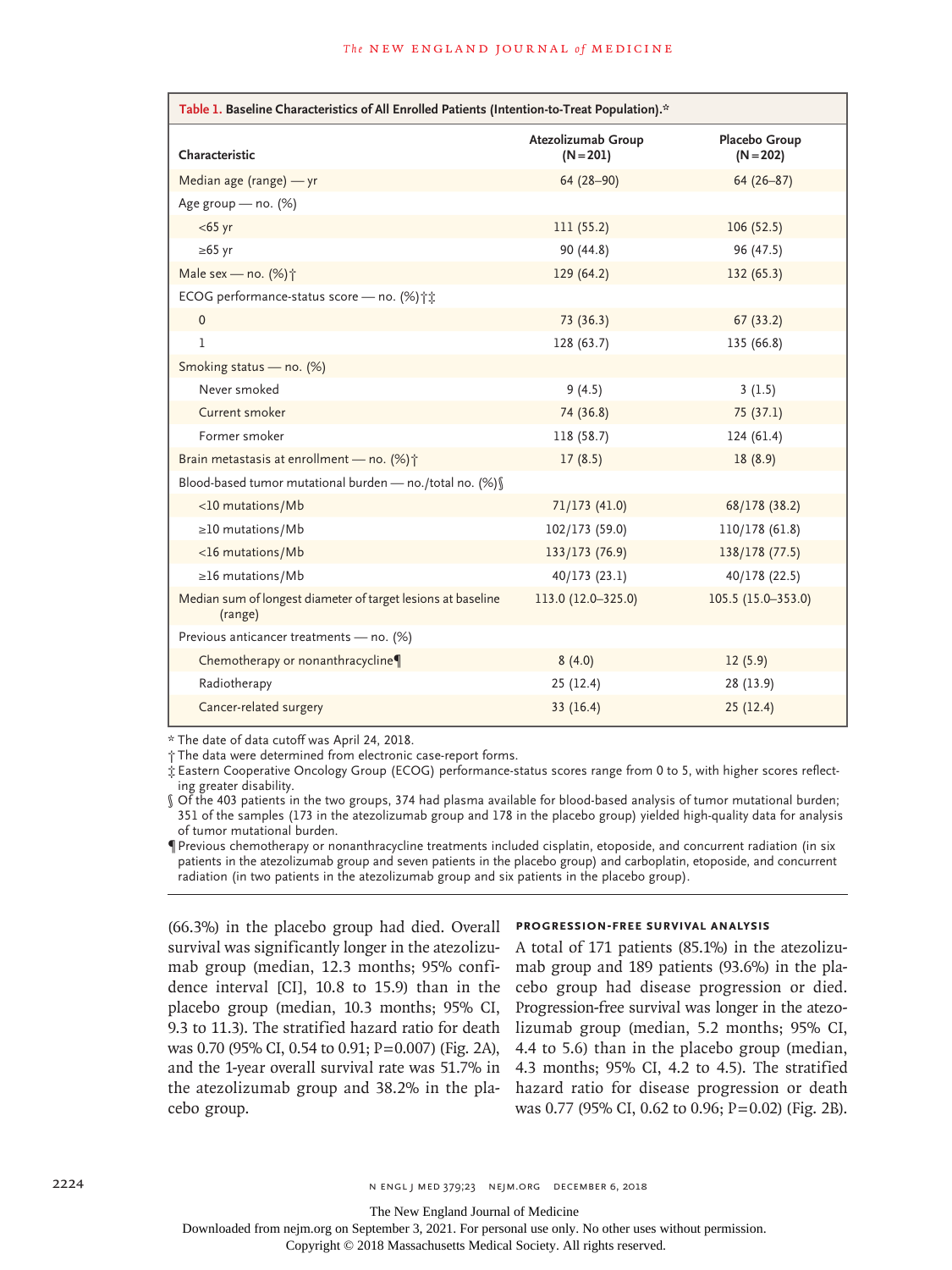# **Survival Outcomes in Selected Patient Subgroups**

The benefit with respect to overall survival and progression-free survival associated with the addition of atezolizumab was consistent across key subgroups. Of the 403 patients in the two groups, 374 had plasma available for blood-based analysis of tumor mutational burden; 351 of the samples (93.8%) yielded high-quality data for analysis of tumor mutational burden. An exploratory analysis showed a consistent overall survival and progression-free survival benefit above and below the prespecified cutoffs of 10 and 16 mutations per megabase (Fig. 2C, and Fig. S2 in the Supplementary Appendix).

# **Confirmed Objective Response Rate and Durations of Response**

Investigator-assessed confirmed objective response rates and median duration of response were similar in the two groups (Table 2, and Table S5 in the Supplementary Appendix). In total, five patients (2.5%) in the atezolizumab group and two patients (1.0%) in the placebo group had a complete response.

# **Safety**

The population that could be evaluated for safety included 198 patients who received at least 1 dose of atezolizumab and 196 patients who received placebo. The median duration of treatment with atezolizumab was 4.7 months (range, 0 to 21), and the median number of atezolizumab doses received was 7 (range, 1 to 30). The median number of doses of chemotherapy was the same in the two groups (median, 4 doses of carboplatin and 12 doses of etoposide). The median dose intensity and total cumulative dose of chemotherapy were similar in the two groups (Table S6 in the Supplementary Appendix).

Adverse events related to any component of the trial regimen occurred in 188 patients (94.9%) in the atezolizumab group and in 181 patients (92.3%) in the placebo group. The most common grade 3 or 4 adverse events related to the trial regimen were neutropenia, anemia, and decreased neutrophil count (Table 3).

Deaths related to the trial regimen occurred in 3 patients (1.5%) in the atezolizumab group (death was due to neutropenia in 1 patient, pneumonia in 1 patient, and an unspecified cause in 1 patient) and in 3 patients (1.5%) in the placebo group (death was due to pneumonia in 1 patient, septic shock in 1 patient, and cardiopulmonary failure in 1 patient). Immunerelated adverse events occurred in 79 patients (39.9%) in the atezolizumab group and in 48 patients (24.5%) in the placebo group, with rash and hypothyroidism being the most common. Additional information on adverse events is provided in Tables S7 through S10 in the Supplementary Appendix.

# Discussion

At the time of the primary analysis of progression-free survival and the interim analysis of overall survival, this randomized, placebo-controlled, phase 3 trial showed that the addition of atezolizumab to carboplatin and etoposide resulted in significantly longer overall and progression-free survival than chemotherapy alone. The median overall survival was 2 months longer in the atezolizumab group than in the placebo group, and the 1-year overall survival rate was approximately 13 percentage points higher in the atezolizumab group than in the placebo group (51.7% vs. 38.2%). Benefits with respect to overall survival and progression-free survival were consistent across patient subgroups. Objective response rates and median duration of response were similar in the two groups; however, more patients in the atezolizumab group than in the placebo group had an ongoing response at the time of data cutoff (Table 2, and Table S5 in the Supplementary Appendix).

In patients with treated brain metastases, no difference between the two groups was observed in overall survival or progression-free survival. Owing to the small number of patients with brain metastases enrolled in the trial and the exploratory nature of the analysis, no conclusions can be drawn. Further trials are needed to investigate the role of immunotherapy in patients with small-cell lung cancer who have brain metastases. An imbalance in overall survival benefit appeared to be present among patients younger than 65 years of age, with older patients faring better. There is no simple biologic explanation for this observation, and further analyses are needed to understand whether other factors may have contributed to this result.

The New England Journal of Medicine

Downloaded from nejm.org on September 3, 2021. For personal use only. No other uses without permission.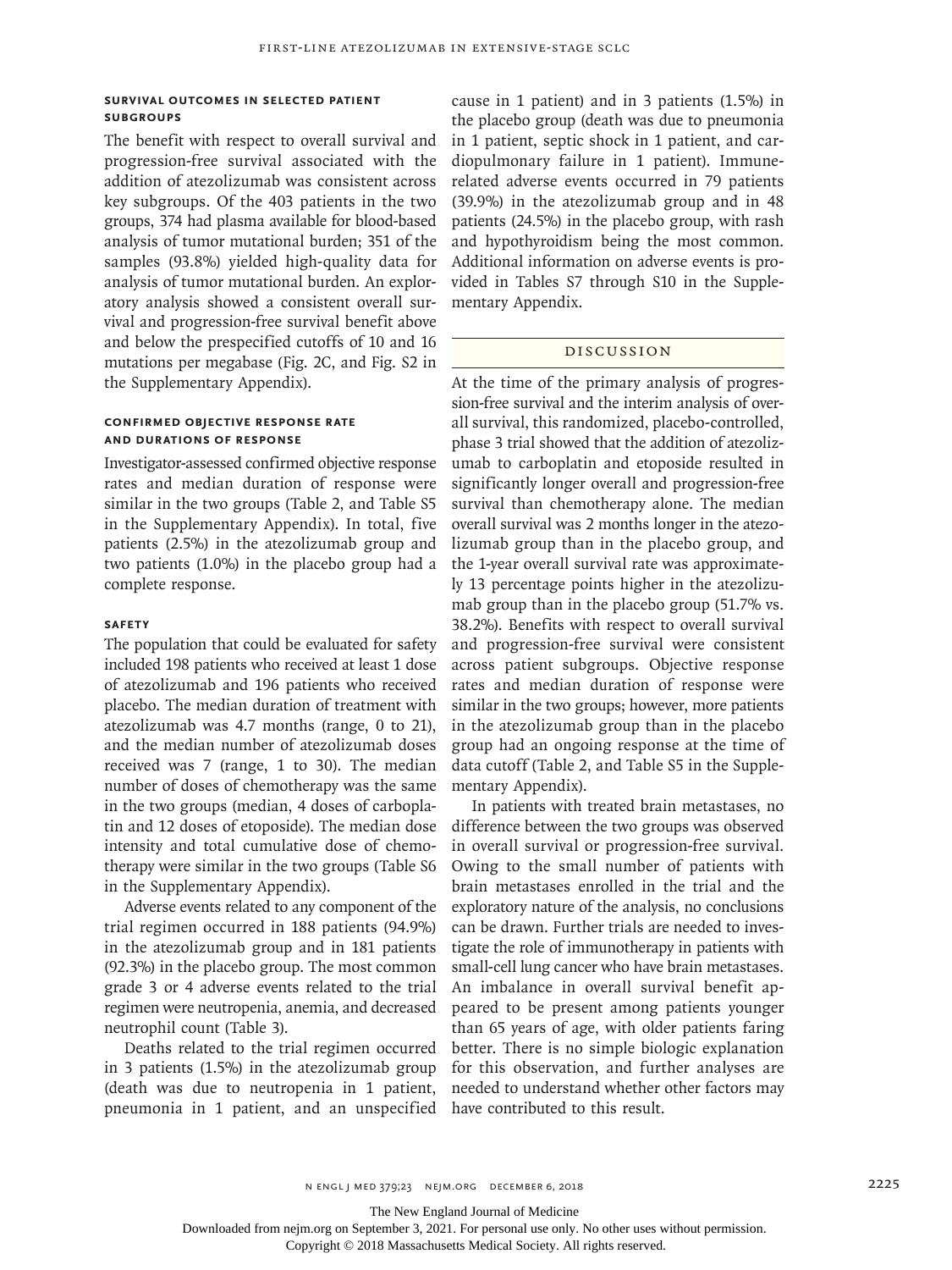

2226 **n** engl j med 379;23 NEIM.ORG DECEMBER 6, 2018

The New England Journal of Medicine

Downloaded from nejm.org on September 3, 2021. For personal use only. No other uses without permission.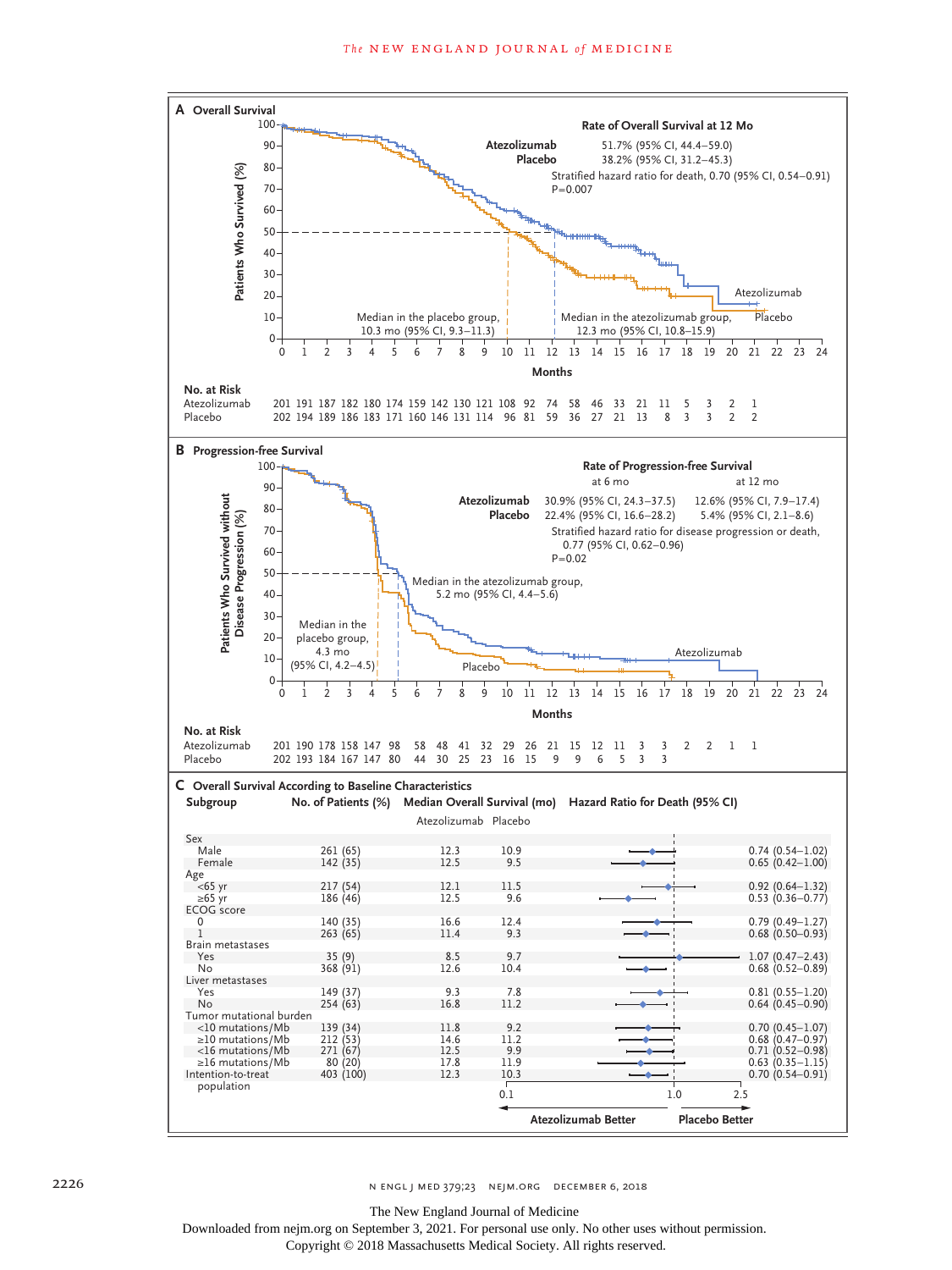| Table 2. Response Rate, Duration of Response, and Disease Progression.* |                                   |                              |  |  |  |  |
|-------------------------------------------------------------------------|-----------------------------------|------------------------------|--|--|--|--|
| Variable                                                                | Atezolizumab Group<br>$(N = 201)$ | Placebo Group<br>$(N = 202)$ |  |  |  |  |
| Objective confirmed response                                            | $121(60.2 [53.1 - 67.0])$         | 130 $(64.4 [57.3 - 71.0])$   |  |  |  |  |
| Complete response - no. (% [95% CI])                                    | $5(2.5[0.8-5.7])$                 | $2(1.0[0.1-3.5])$            |  |  |  |  |
| Partial response - no. (% [95% CI])                                     | 116 (57.7 [50.6–64.6])            | 128 (63.4 [56.3-70.0])       |  |  |  |  |
| Median duration of response (range) — mo $\ddot{x}$                     | 4.2 $(1.4)$ –19.5)                | $3.9(2.0-16.1)$              |  |  |  |  |
| Ongoing response at data cutoff - no./total no. (%)                     | 18/121 (14.9)                     | 7/130(5.4)                   |  |  |  |  |
| Stable disease - no. (% [95% CI])                                       | 42 (20.9 [15.5-27.2])             | 43 (21.3 [15.9–27.6])        |  |  |  |  |
| Progressive disease — no. (% [95% CI])                                  | $22(10.9 [7.0 - 16.1])$           | $14(6.9[3.8-11.4])$          |  |  |  |  |

\* The date of data cutoff was April 24, 2018.

† The objective confirmed response rate was assessed in patients in the intention-to-treat population who had measur‑ able disease at baseline. Objective response was defined as confirmed complete response or partial response as determined by the investigator according to Response Evaluation Criteria in Solid Tumors (RECIST), version 1.1.

‡ Duration of response was assessed in patients who had an objective confirmed response and was defined as the time from the first occurrence of a documented objective response to the time of disease progression as determined by the investigator (according to RECIST) or death from any cause, whichever occurred first.

§ Data for the lower range of the response in the atezolizumab group and the upper range of the response in the placebo group are censored.

clear suggestion that blood-based tumor mutational burden levels at either cutoff (10 or 16 mutations per megabase) were predictive of benefit with atezolizumab in this population. These results are in contrast to previous studies that suggested an association between high tumor mutational burden and better clinical outcomes in patients receiving cancer immunotherapies. $24,25$ A possible explanation for the lack of greater benefit with respect to clinical outcomes in patients with high blood-based tumor mutational burden in this trial is that the combination of platinum and etoposide is highly active and also highly myelosuppressive.

In this trial, exposure to chemotherapy was maintained with the addition of atezolizumab. Rates of hematologic side effects were similar

**Figure 2 (facing page). Overall Survival and Investigator-Assessed Progression-free Survival in the Intention-to-Treat Population.**

Panel A shows the Kaplan–Meier estimates of overall survival, and Panel B the Kaplan–Meier estimates of investigator-assessed progression-free survival. Tick marks indicate censored data. Panel C shows a subgroup analysis of overall survival according to baseline characteristics. Eastern Cooperative Oncology Group (ECOG) performance-status scores range from 0 to 5, with higher scores reflecting greater disability. Tumor mutational burden was assessed with the use of a blood-based assay.

Exploratory subgroup analyses showed no in the two groups, and the incidence and types of immune-related adverse events were similar to those seen with atezolizumab monotherapy.26-28

> One randomized, phase 3 study assessed an immunotherapy (ipilimumab) plus chemotherapy as compared with chemotherapy alone in the first-line treatment of patients with extensivestage small-cell lung cancer, but no significant difference in overall survival between the two groups was noted.13 Ipilimumab targets CTLA-4 and stimulates peripheral T-cell activation but does not activate T cells in the tumor microenvironment; given this mechanism of action, Reck and colleagues speculated that ipilimumab may be of limited value when added to chemotherapy in patients with this disease.13 One possible explanation for the effectiveness of atezolizumab in addition to chemotherapy in the IMpower133 trial may be that carboplatin and etoposide might not deplete the intratumoral T-cell population, and atezolizumab may be able to activate the intratumoral T lymphocytes to exert an antitumor effect; however, further studies are needed to confirm this hypothesis.

> In addition, a single-group, phase 2 study of maintenance pembrolizumab in extensivestage small-cell lung cancer did not show longer progression-free survival or overall survival when compared with historical data.<sup>12</sup> In contrast, the current trial showed a significant improvement in progression-free survival and over-

The New England Journal of Medicine

Downloaded from nejm.org on September 3, 2021. For personal use only. No other uses without permission.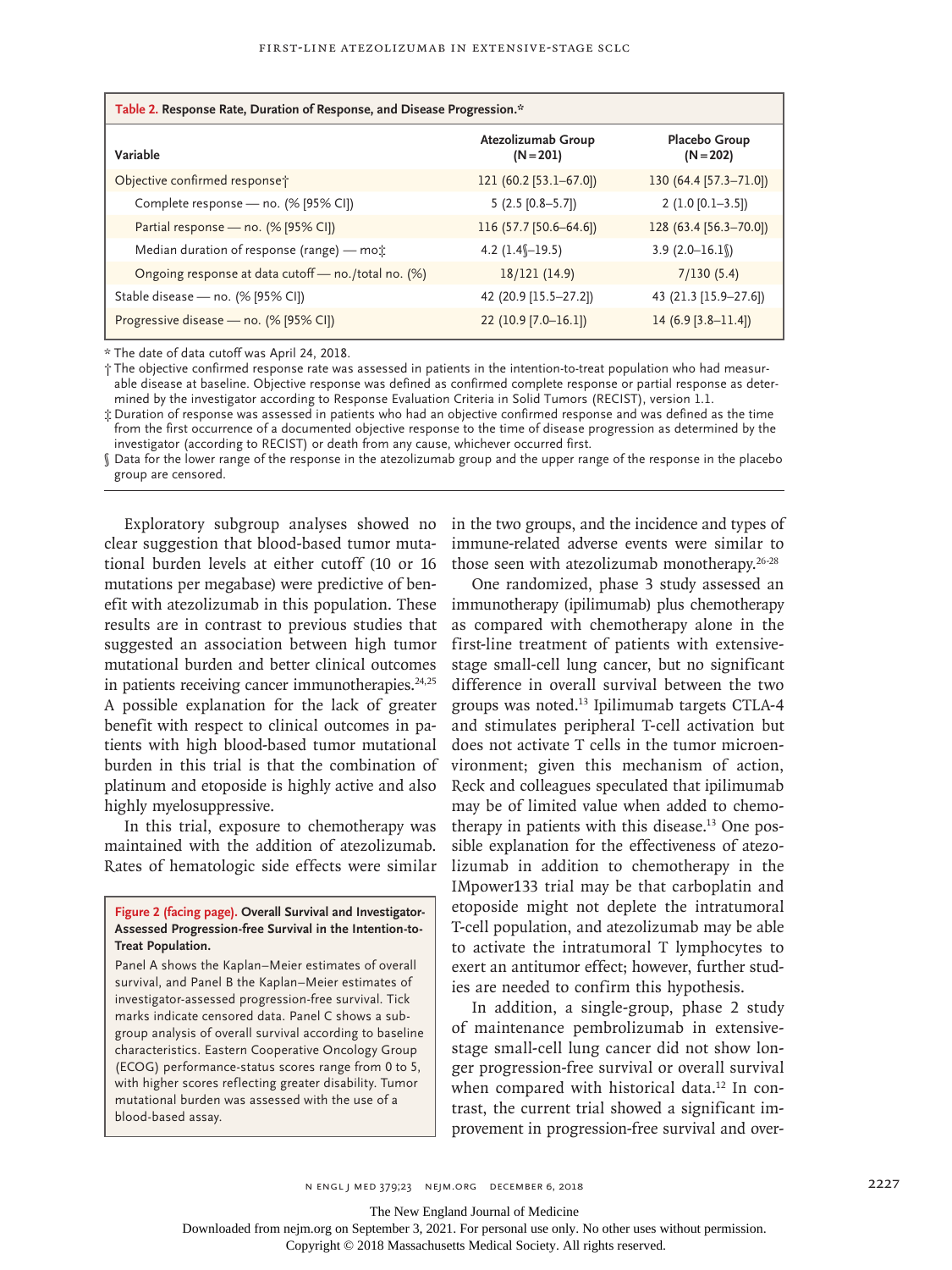| Table 3. Adverse Events Related to the Trial Regimen.*                                                                                           |                              |              |              |                           |              |              |  |  |
|--------------------------------------------------------------------------------------------------------------------------------------------------|------------------------------|--------------|--------------|---------------------------|--------------|--------------|--|--|
| Event                                                                                                                                            | Atezolizumab Group (N = 198) |              |              | Placebo Group $(N = 196)$ |              |              |  |  |
|                                                                                                                                                  | Grade 1 or 2                 | Grade 3 or 4 | Grade 5      | Grade 1 or 2 Grade 3 or 4 |              | Grade 5      |  |  |
|                                                                                                                                                  | number of patients (percent) |              |              |                           |              |              |  |  |
| Any adverse event                                                                                                                                | 73 (36.9)                    | 112 (56.6)   | 3(1.5)       | 68 (34.7)                 | 110(56.1)    | 3(1.5)       |  |  |
| Adverse events with an incidence of<br>$\geq$ 10% in any grade category or<br>events of grade 3 or 4 with an<br>incidence of ≥2% in either group |                              |              |              |                           |              |              |  |  |
| Neutropenia                                                                                                                                      | 26(13.1)                     | 45 (22.7)    | 1(0.5)       | 20(10.2)                  | 48 (24.5)    | $\mathbf{0}$ |  |  |
| Anemia                                                                                                                                           | 49 (24.7)                    | 28 (14.1)    | 0            | 41(20.9)                  | 24 (12.2)    | 0            |  |  |
| Alopecia                                                                                                                                         | 69 (34.8)                    | $\Omega$     | $\mathbf{0}$ | 66 (33.7)                 | $\Omega$     | $\Omega$     |  |  |
| Nausea                                                                                                                                           | 62(31.3)                     | 1(0.5)       | 0            | 58 (29.6)                 | 1(0.5)       | 0            |  |  |
| Fatigue                                                                                                                                          | 39 (19.7)                    | 3(1.5)       | $\mathbf{0}$ | 37(18.9)                  | 1(0.5)       | $\mathbf{0}$ |  |  |
| Decreased neutrophil count                                                                                                                       | 7(3.5)                       | 28 (14.1)    | 0            | 12(6.1)                   | 33 (16.8)    | 0            |  |  |
| Decreased appetite                                                                                                                               | 39 (19.7)                    | 2(1.0)       | $\mathbf{0}$ | 26(13.3)                  | $\mathbf{0}$ | $\Omega$     |  |  |
| Thrombocytopenia                                                                                                                                 | 12(6.1)                      | 20 (10.1)    | $\mathbf 0$  | 14(7.1)                   | 15(7.7)      | 0            |  |  |
| Decreased platelet count                                                                                                                         | 17(8.6)                      | 7(3.5)       | 0            | 21(10.7)                  | 7(3.6)       | $\mathbf{0}$ |  |  |
| Vomiting                                                                                                                                         | 25 (12.6)                    | 2(1.0)       | 0            | 19(9.7)                   | 3(1.5)       | 0            |  |  |
| Constipation                                                                                                                                     | 19(9.6)                      | 1(0.5)       | 0            | 25(12.8)                  | $\mathbf{0}$ | $\Omega$     |  |  |
| Leukopenia                                                                                                                                       | 15(7.6)                      | 10(5.1)      | 0            | 10(5.1)                   | 8(4.1)       | 0            |  |  |
| Decreased white-cell count                                                                                                                       | 10(5.1)                      | 6(3.0)       | $\mathbf{0}$ | 16(8.2)                   | 9(4.6)       | $\Omega$     |  |  |
| Diarrhea                                                                                                                                         | 15(7.6)                      | 4(2.0)       | 0            | 18(9.2)                   | 1(0.5)       | 0            |  |  |
| Febrile neutropenia                                                                                                                              | $\mathbf 0$                  | 6(3.0)       | $\mathbf{0}$ | $\mathbf{0}$              | 12(6.1)      | $\Omega$     |  |  |
| Infusion-related reaction                                                                                                                        | 6(3.0)                       | 4(2.0)       | 0            | 9(4.6)                    | 1(0.5)       | 0            |  |  |

\* The date of data cutoff was April 24, 2018. Multiple occurrences of the same adverse event in one patient were counted once at the highest grade for the preferred term. The incidence of treatment-related adverse events associated with any component of the trial regimen is shown.

> all survival with the addition of atezolizumab to chemotherapy as first-line treatment. This suggests that combining checkpoint inhibition with cytotoxic therapy during induction may be beneficial and potentially necessary to improve overall survival beyond that seen with the current standard of care, and thus it may be a preferred treatment approach over maintenance checkpoint-inhibitor therapy alone. Further studies directly comparing the two treatment approaches are needed.

In summary, this multinational trial in the first-line treatment of extensive-stage small-cell lung cancer in a patient population typical for this disease showed that the addition of atezolizumab to carboplatin and etoposide was associated with significantly longer overall survival and progression-free survival, with a safety profile consistent with the defined toxic effects of the individual agents.

A data sharing statement provided by the authors is available with the full text of this article at NEJM.org.

Supported by F. Hoffmann–La Roche/Genentech, a member of the Roche Group.

Disclosure forms provided by the authors are available with the full text of this article at NEJM.org.

We thank Daniel Waterkamp of Genentech for his contribution to the trial design; and Rachel Johnson, Ph.D., and Daniel Clyde, Ph.D., of Health Interactions for third-party writing assistance (funded by Genentech).

## **Appendix**

The New England Journal of Medicine

Downloaded from nejm.org on September 3, 2021. For personal use only. No other uses without permission.

The authors' full names and academic degrees are as follows: Leora Horn, M.D., Aaron S. Mansfield, M.D., Aleksandra Szczęsna, M.D., Libor Havel, M.D., Maciej Krzakowski, M.D., Ph.D., Maximilian J. Hochmair, M.D., Florian Huemer, M.D., György Losonczy, M.D., Ph.D., Melissa L. Johnson, M.D., Makoto Nishio, M.D., Ph.D., Martin Reck, M.D., Tony Mok, M.D., Sivuonthanh Lam, Pharm.D.,